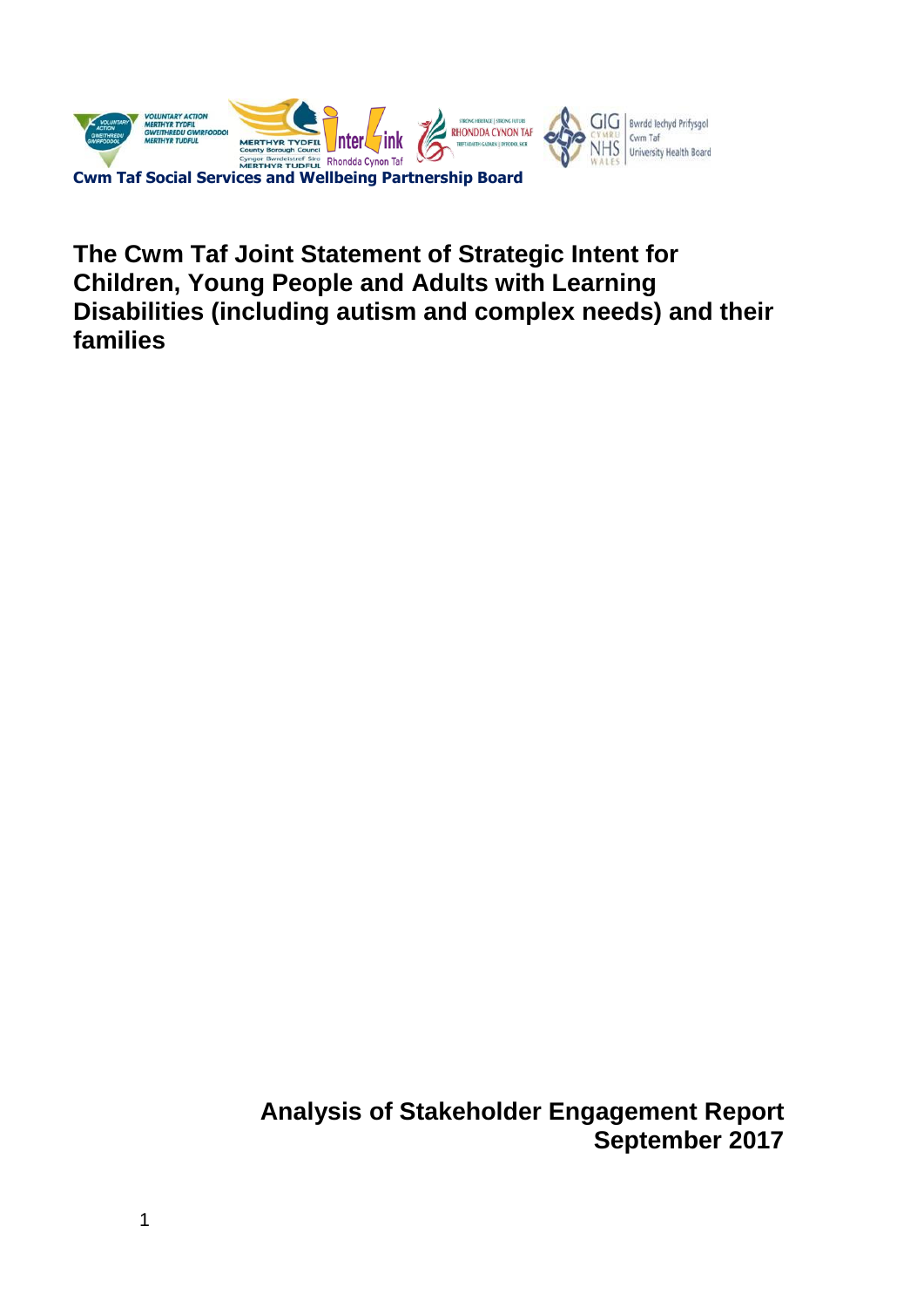| <b>Contents</b> |                                           | Page           |
|-----------------|-------------------------------------------|----------------|
| 1.              | <b>Introduction</b>                       | $\mathbf{3}$   |
| 2.              | What did we do?                           | 4              |
| 3.              | <b>Focus group Findings</b>               | $\overline{7}$ |
| 4.              | <b>Service User Group Findings</b>        | 8              |
|                 | Findings from the online suggestion box   | 9              |
| 6.              | <b>Conclusion</b>                         | 10             |
|                 | <b>Information and Questionnaire used</b> |                |
|                 |                                           |                |
|                 | LD survey doc.pdf                         |                |
|                 |                                           |                |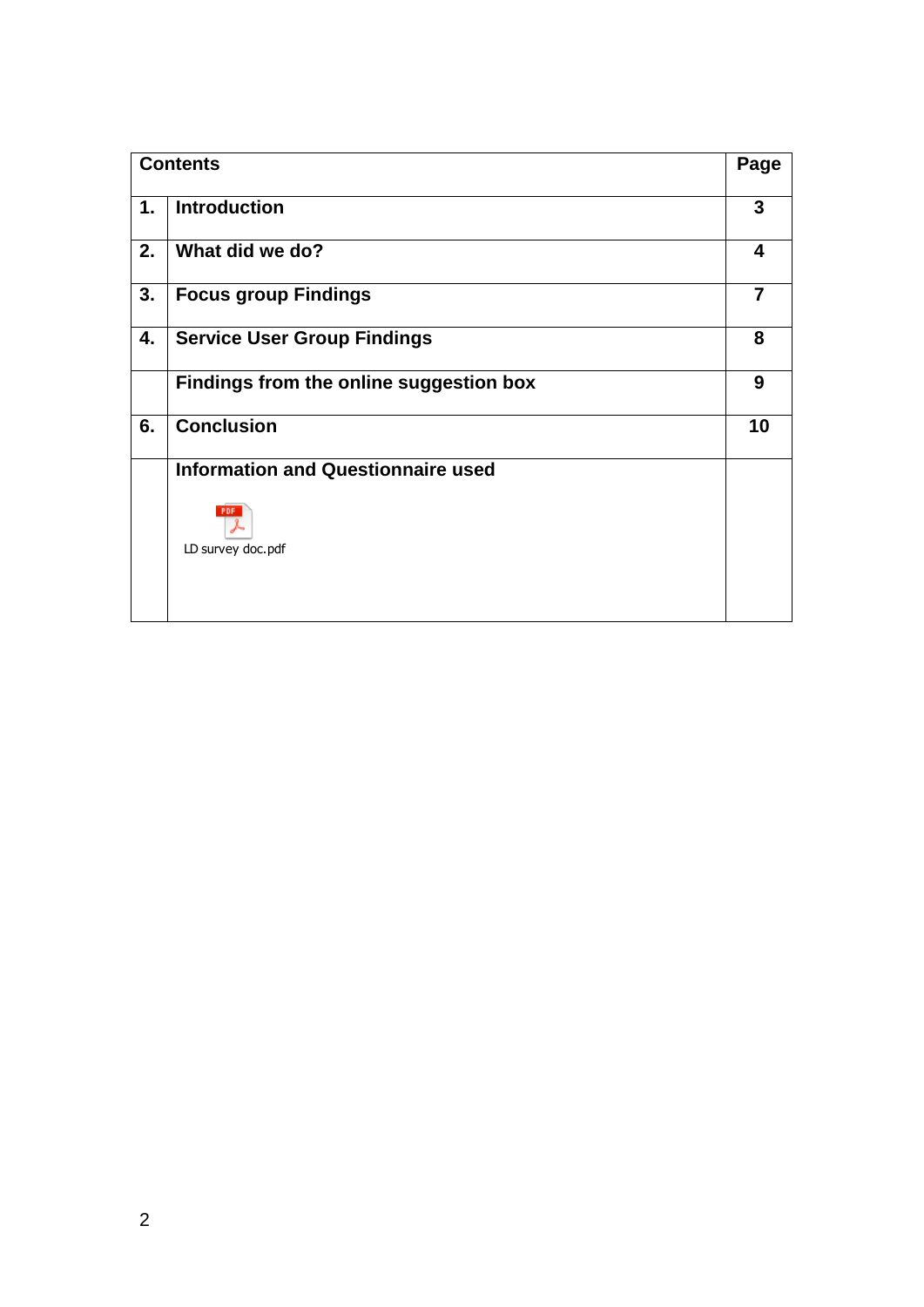# **1. Introduction**

The Cwm Taf Social Services and Wellbeing Partnership are working together to look at the way they provide health and social care services to people with a learning disability of all ages and those with complex needs and/or autism and their families.

Our joint vision is that people with a learning disability will be able to access modern services that promote their independence, reduce reliance on long term services and emphasize choice and control.

That children, young people and adults with a learning disability (that includes autism and complex needs) will be able to access efficient and effective services that enable person centred outcomes and minimise escalation of need and risk through the promotion of early intervention, prevention, greater independence and access to opportunities.

Our strategy for learning disability services is focused on the following key messages:

- o Maximising the use of universal services
- o Increased early intervention, prevention, information, advice and assistance
- o Building community support and developing people's independence
- $\circ$  Sustaining people in their own homes
- o Enabling people to live full lives and achieve their potential
- o Keeping people safe
- o Making best use of our resources

This work is set within the context of the Social Services and Wellbeing (Wales) Act 2014 and it outlines the strategic approach to the commissioning of learning disability services by partners across Cwm Taf.

The statement encompasses individuals with learning disabilities of all ages and those with complex needs and/or autism and their families. Individuals with learning disabilities are those who have:

- A significantly reduced ability to understand new or complex information, to learn new skills (impaired intelligence), with:
- A reduced ability to cope independently (impaired social functioning)
- **Number 1** Which started before adulthood with a lasting effect on development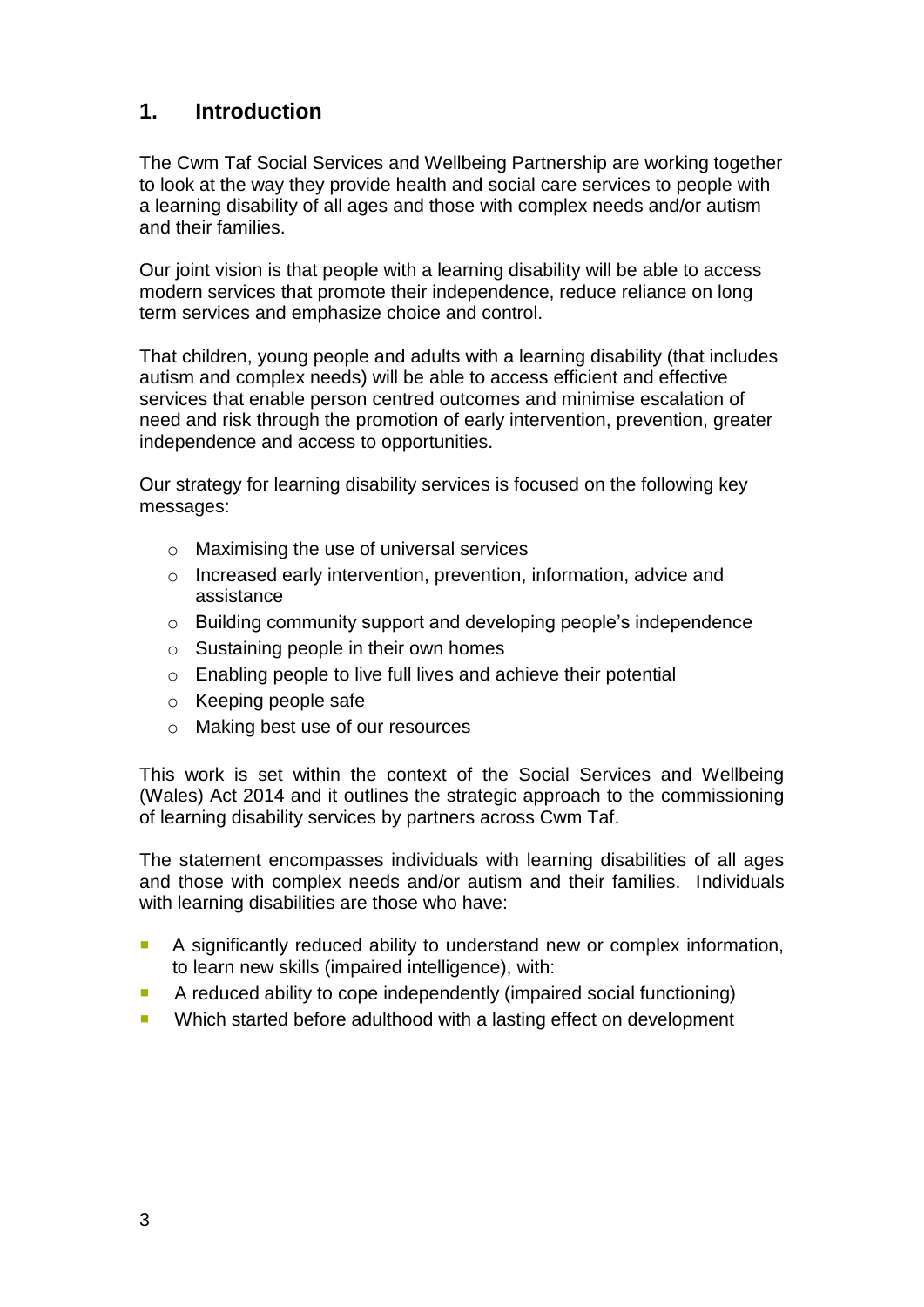# **2. What did we do?**

2.1 The initial draft statement of strategic intent for Children, Young People and Adults with Learning Disabilities (including autism and complex needs) and their families (referred from now on as the Statement) was developed in response to what service users, carers and other stakeholders had told us previously and with reference to good practice and research from elsewhere.

The engagement activity we have undertaken during 2017 was intended to make sure that we have correctly addressed the things that you told us and that the Statement is focussed on what matters

2.1 Over a 16 week period, between the  $11<sup>th</sup>$  of May and the  $31<sup>st</sup>$  of August a number of staff briefings, stakeholder focus groups and service user conversations have been undertaken across the region.

| <b>Focus Group</b>                              | <b>Participants</b>                                                                                                                                                                                                   |  |
|-------------------------------------------------|-----------------------------------------------------------------------------------------------------------------------------------------------------------------------------------------------------------------------|--|
| <b>Parent Carers</b>                            | 8 participants                                                                                                                                                                                                        |  |
| Council Staff outside<br><b>Social Services</b> | 11 participants: libraries, leisure, adult education,<br>customer services, community wellbeing, contact<br>centre, youth engagement & participation,<br>housing, integrated transport unit.                          |  |
| <b>Adult Health</b>                             | 8 participants: therapies & health sciences,<br>mental health, learning disability, primary care,<br>OT, carers co-ordinator, nutrition & dietetics,<br>substance misuse, patient care & safety, district<br>nursing. |  |
| Children's Health                               | 14 participants: OT, SALT, physio, dietician,<br>neurodevelopment team, nursing, paediatrician,<br>commissioning, psychiatrist, early<br>years,<br>planning, engagement & participation.                              |  |
| Community<br>LD.<br>Groups                      | 9 participants: Touch Trust, RCT, Mencap, Arts<br>Factory, Autism for Children, Dewis, Viva                                                                                                                           |  |
| Community<br>Wider<br>Groups                    | 7 participants                                                                                                                                                                                                        |  |

#### The Focus groups

Each focus group lasted two hours and followed a similar procedure. Participants were asked to introduce themselves by stating who they were, what their role was and what that meant they were responsible for. The facilitator then spent ten minutes setting the context around the Social Services Well-being Act (SSWB Act) and the Cwm Taf Statement of Intent for Learning Disabilities. Each focus group was then asked the same set of questions:

What impact has the SSWB Act had so far?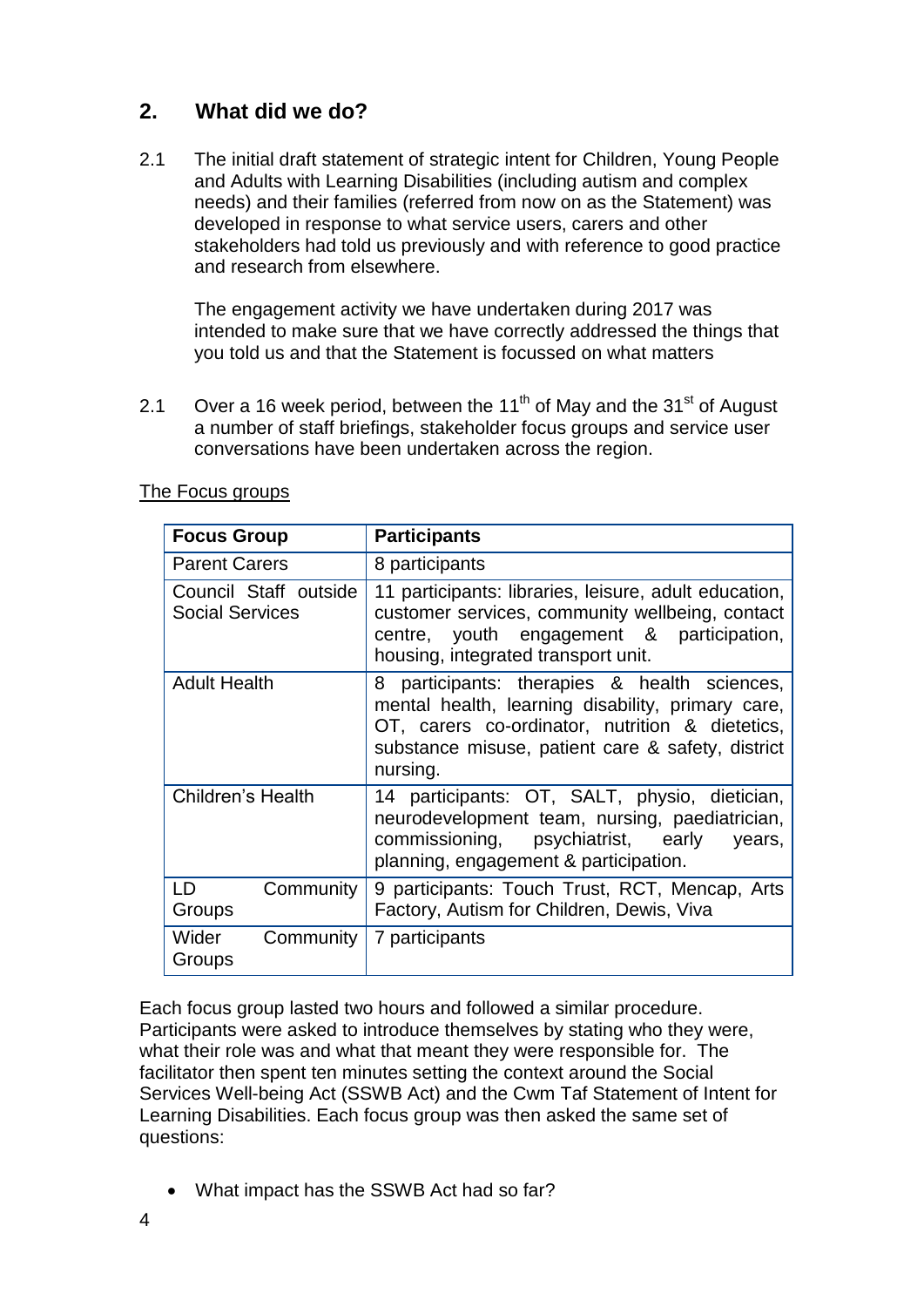- Is there anything in the Statement of Intent that stands out to you?
- What things would you like to do differently?
- What impact would it have?
- What would it take to be able to do it differently?
- How would you like us to take the engagement forward?
- Who else could help us?
- Any other resources that could help us?

The discussions were allowed to flow naturally and the facilitator didn't move onto the next question until the discussion naturally paused. The focus groups were recorded, transcribed and the data analysed using Nvivo.

#### Stakeholder Briefing

At the start of the engagement process officers from across the Partnership created a comprehensive stakeholder map (available on request) to ensure that all briefing materials could be widely distributed and operational staff updated and involved

To support effective service user engagement a focus group was facilitated on the 19<sup>th</sup> of May. This session was arranged for staff (from across the service) and the self advocacy group (Peoples First) to consider how best they could engage with and gather the views of the wide range of people with learning disabilities with differing levels of need and communication skills. The outcome of this session was to ensure effective conversations with service users about the plan and its content

#### Meetings with service users (Peoples First)

People's first facilitated conversations with service users about the Statement of intent in a series of meetings during July

These sessions were very well attended and utilised the 'easy read' document produced to support the engagement process

Service user participation at these meetings were as follows

| Merthyr | 18 |
|---------|----|
| Rhondda | 8  |
| Taf Elv |    |

#### Online suggestion box

To further capture people's views and reflections, an online suggestion box was created on the Cwm Taf Hub.

Officers from across the partnership publicised this online facility within their service areas, with stakeholders, service users and carers. This facility was also publicised through the stakeholder briefings and focus groups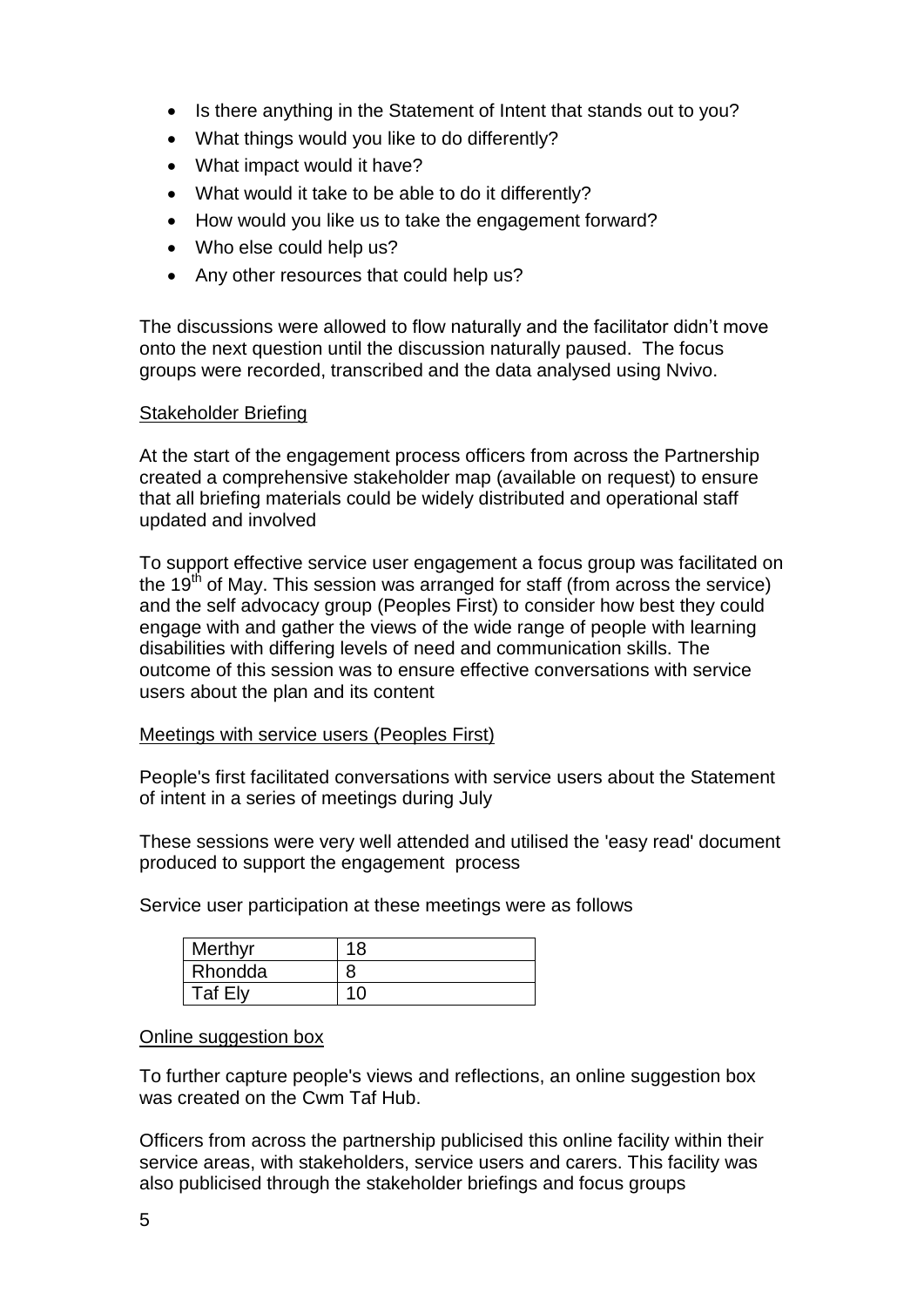Participants that recorded their views in the online suggestion box were as follows :

| A person with a learning disability |    |
|-------------------------------------|----|
| A carer for someone with a learning | 14 |
| disability                          |    |
| A professional working with people  | 35 |
| with learning disabilities          |    |
| other                               |    |
| Total                               | 57 |

#### ABMU Mental Health and Learning Disabilities Commissioning Board

Abertawe Bro Morgannwg UHB is the provider of specialist LD health services for our population in Cwm Taf

Officers presented the Statement of Intent to their Mental Health and Learning Disabilities Commissioning Board on the 10 August 2017 where it was agreed and given their support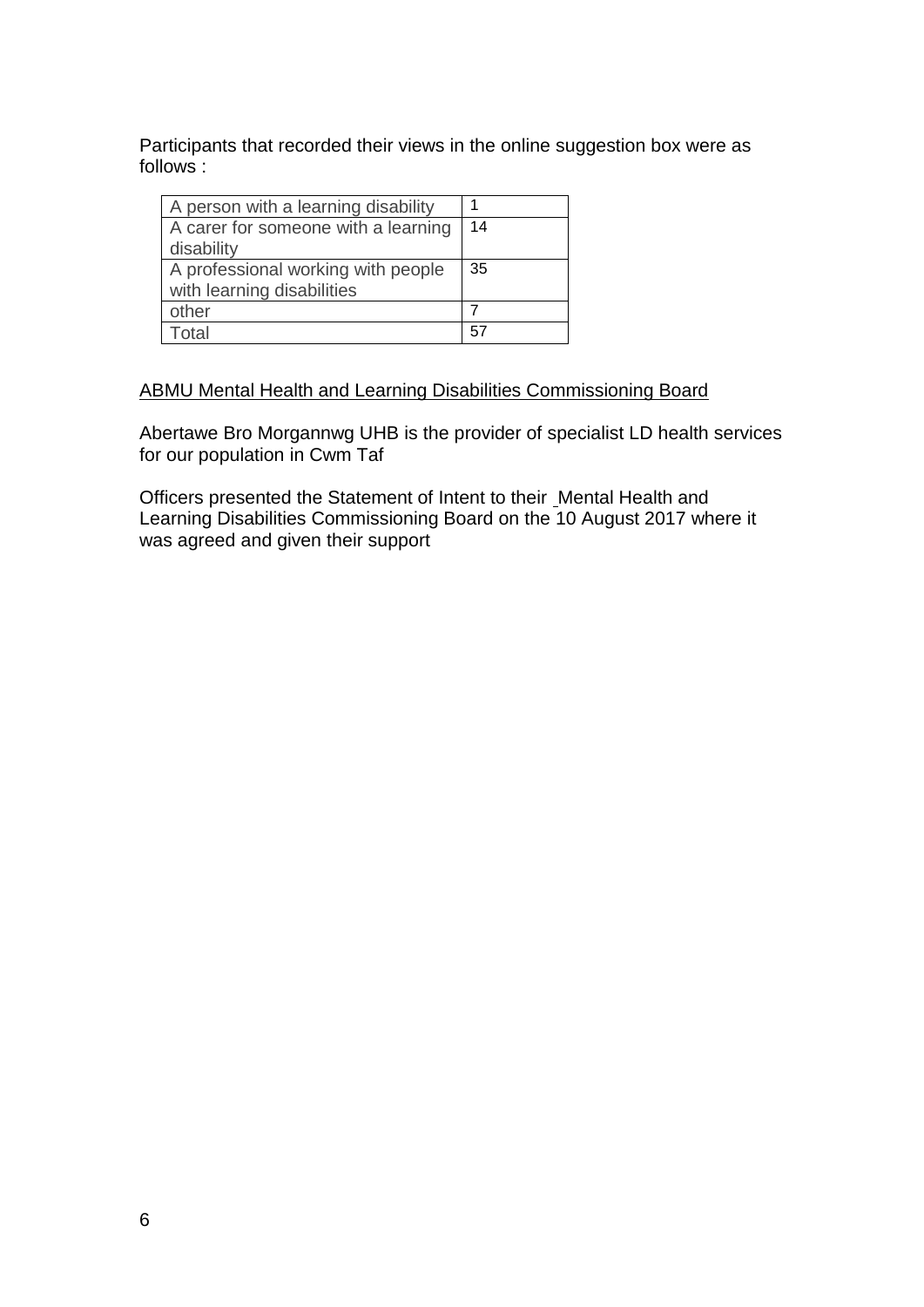# **3. Focus Group Findings**

The findings are grouped under three themes (Universal, Universal Plus, and Early Intervention) that reflect the model for commissioning an ordinary life described in the statement of intent.

These findings are a summary of the key issues raised; a more detailed illustration of the discussion is available on request

## **Universal**

- There is a direct correlation between families having a bad experience of universal services not coping with their family member with learning disabilities and the conclusion that the only solution therefore is a specialist service.
- There is a lack of community infrastructure
- There is a need for social prescribing
- There is a need to empower people with learning disabilities and their families
- There is a need to increase community presence and contribution so as to reduce stigma
- *'*There is a need to support and empower staff working in universal services
- Community environments need to be more accessible.

## **Universal Plus**

 Participants consistently stated that universal plus does not currently exist and is again the reason that people jump to the conclusion that the ONLY solution is a specialist service.

## **Early Intervention**

• Issues around early intervention consistently centred around challenging behaviour and the lack of access families have to support that helps them to manage and reduce such behaviours.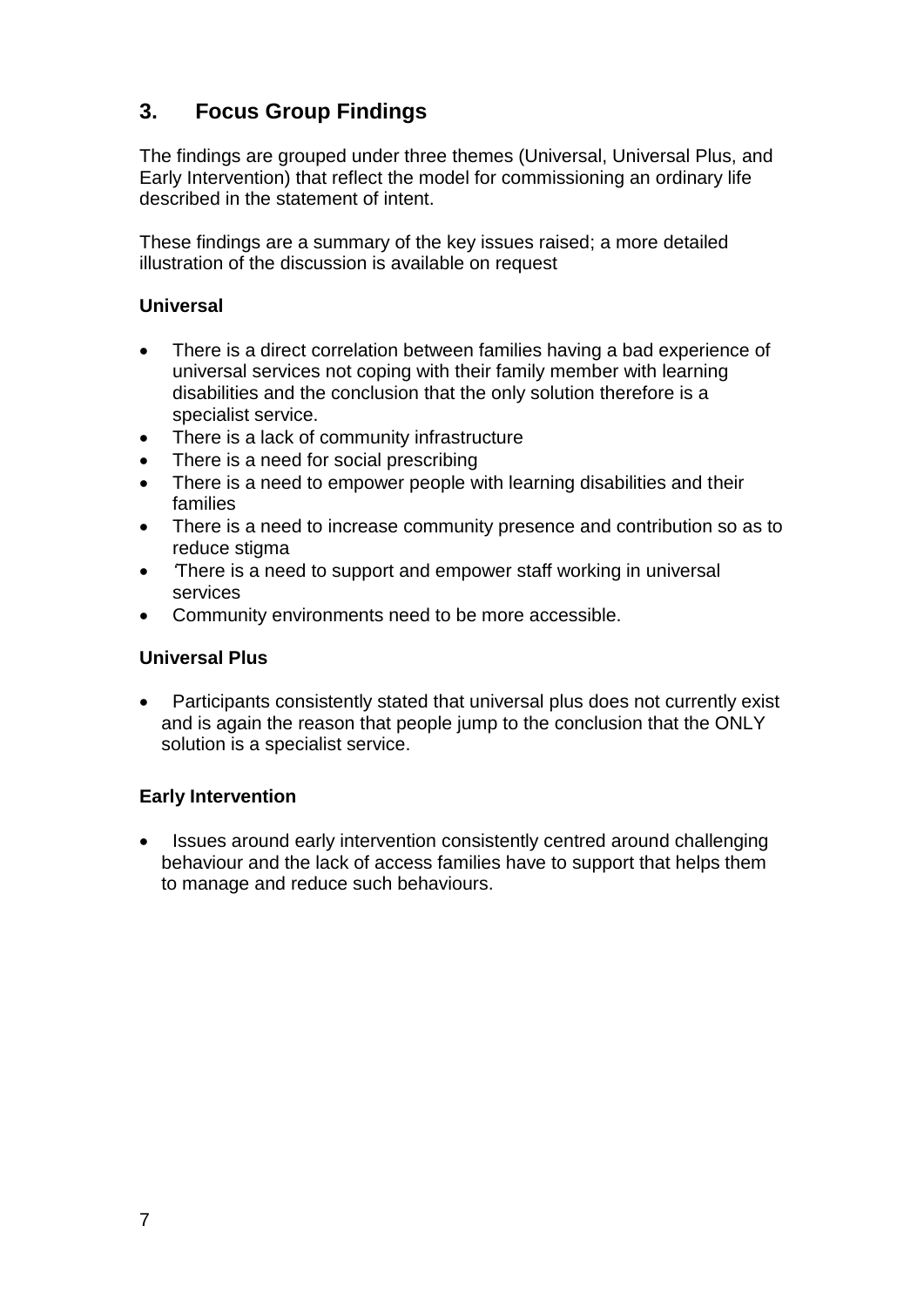## **Meetings with service users (Peoples First)**

These findings are a summary of meetings with service users, facilitated by Peoples First. The findings below reflect the structure of each meeting and identify the key themes recorded in the minutes. A more detailed record of each meeting is available on request

When asked if the statement of intent addressed the important things for them they noted particularly that it did not address:

- Transport as they felt particularly that transport was key to supporting access to the things they want to do
- Access to places to support people with learning disabilities feel more part of the community and help them be more independent

The things they identified as 'what matters' to them were (in summary):

- Healthy eating,
- Keeping fit and able to exercise (walking, swimming, dancing, going to the Gym, shopping, football, badminton, bowling, Zumba),
- Access to IT and communicating online with friends
- Being with partners, friends and family and socialising, going places with them
- Living with family,
- Learning and maintaining new skills Gardening, Arts and Crafts
- Working /having a job
- Having access to good local doctors and being confident to tell the doctor how you feel and having them listen to you
- Being Active
- Being happy
- Health and well being of family
- Having a break and a holiday

It was noted in particular during these meetings that communication with service users needs to be prioritised with regards to any changes to services and that they are concerned to ensure that they are fully engaged in any change to service delivery in the future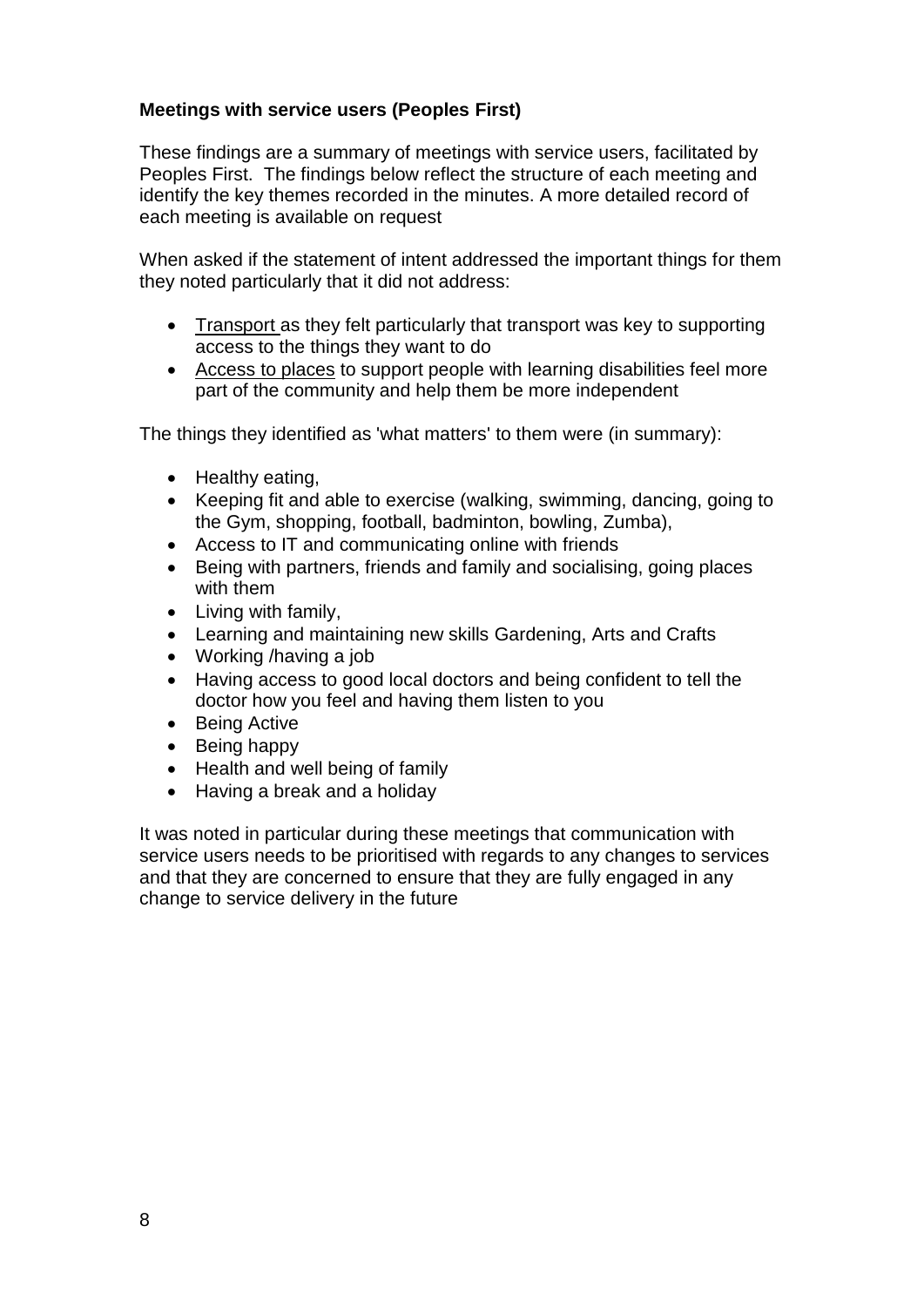# **Online suggestion Box findings**

These findings are a summary of the responses recorded in the online questionnaire which was live from May to August 2017. A more detailed record of the online response is available on request

Of those who participated 90% recorded that they felt the statement of intent recorded the most important things for them

For those who didn't agree their comments referred primarily to the fact the document was written at a high level and lacked the detail of how it would be applied in practice

In addition there was specific reference to the fact the draft document does not refer to the Additional Learning Needs and Education Tribunal (Wales) Bill 2016 and its implications

When invited to provide further comment about the statement of intent and its content these included

- Support for the development of universal services
- Concern with regards to financial resources to manage both low level support and specialist care
- An emphasis on requests to improve communication both in terms of engagement and in relation to service delivery

When asked what they felt mattered the most to people with learning Disabilities the respondents identified the

- Having the right care and support when they need it
- Being independent
- Being with friends and family
- Being cared about
- Being able to take part in what's going on in the community
- Being active and involved in new things
- Having a safe and comfortable home
- Being able to learn new skills
- The health and wellbeing of their carer/parent
- Having good advice and support to keep themselves healthy
- Being treated as a respected individual

## **Feedback from Education**

People working locally in our Education Services have noted that the figures quoted in table 1 of the Statement of Intent do not reflect their experience.

For example, the number of young people in RCT that have needed a statement saying that they have a Special Educational Need has grown by 46% since 2012 (from 564 to 823 pupils in 2016).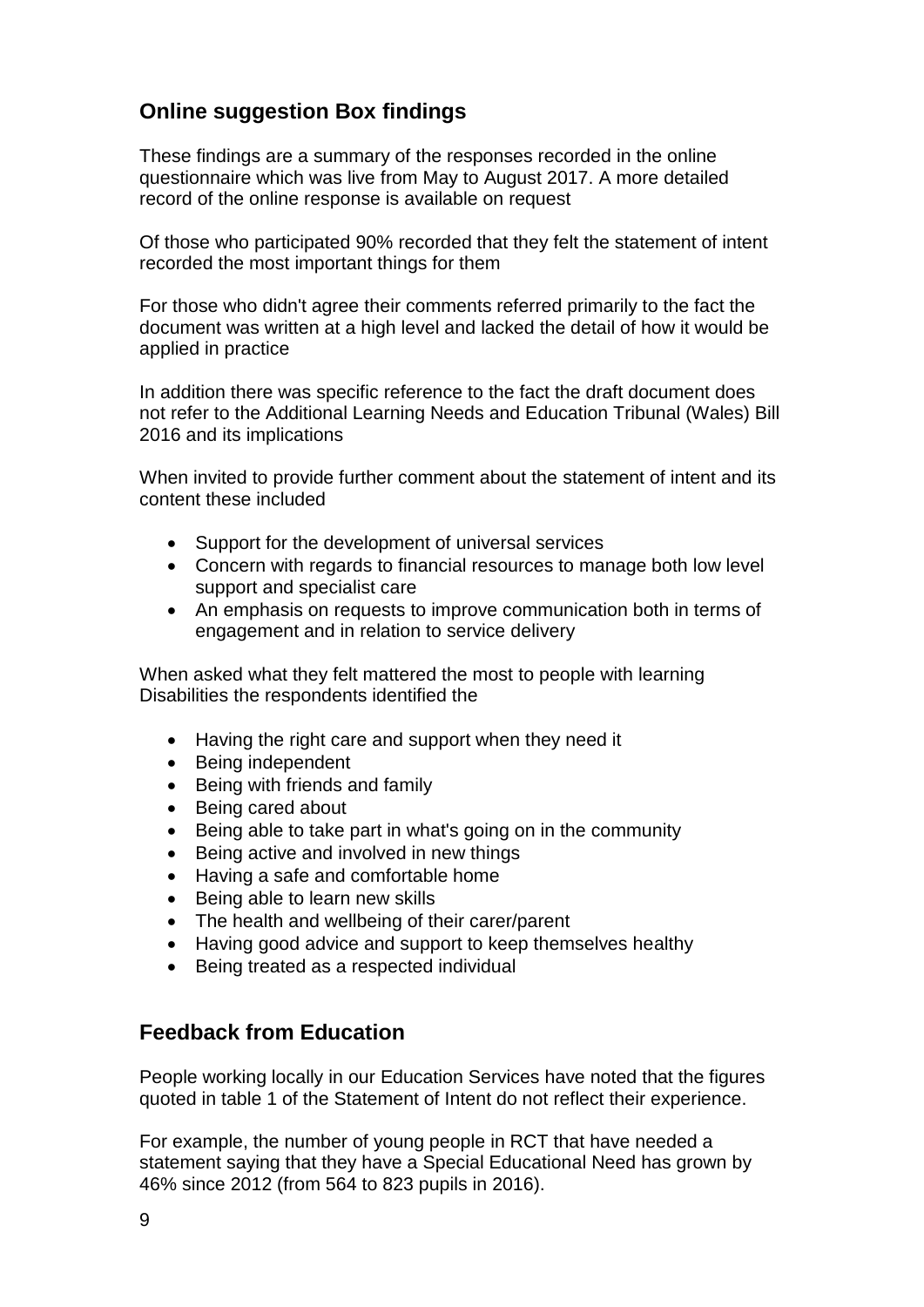This discrepancy between actual growth in education and predicted growth in health and social care could be as a result of variations in reporting criteria but more work is required to examine the data to improve confidence in its reliability for future service planning across all services

The initial draft of the SOI did not refer to the Additional Learning Needs and Education Tribunal (Wales) Bill 2016. (Introduced in December 2016)

This significant piece of Welsh Legislation has currently progressed to Stage three of the Welsh Assembly process and is set to become Law early next year (with an implementation date to be determined). It is anticipated that the implications of the Bill will be significant for Local Authorities and joint planning between Health, Social Care and Education will be required to co-ordinate its implementation, the extent of this task will become clearer as the Bill progresses and its Regulations, Codes of Practice are formally agreed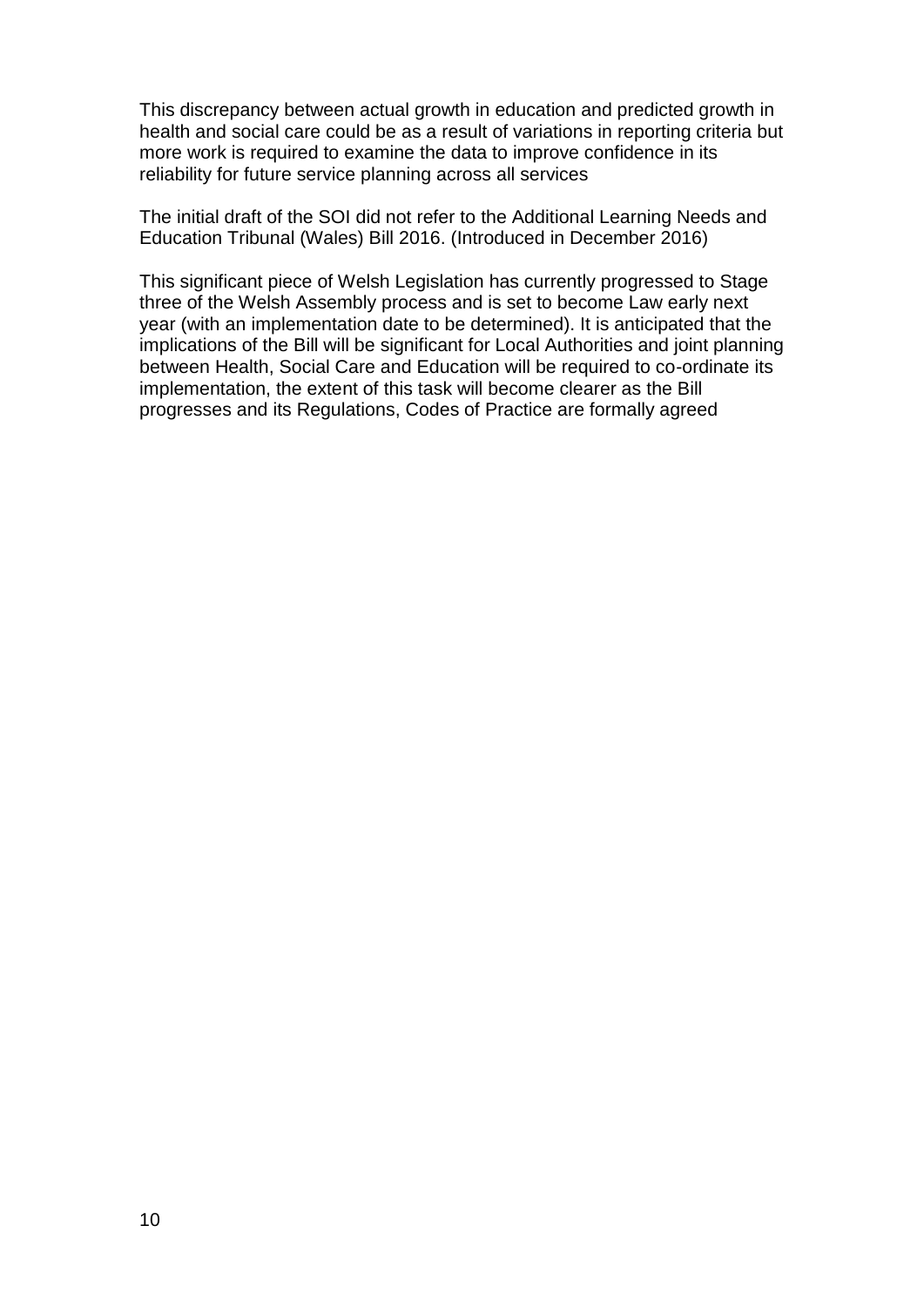## **Conclusion**

Generally the Statement of Intent has received widespread support particularly the service model for commissioning an ordinary life.

We have heard that access to universal and community services and activities is currently a challenge for people with learning disabilities, and service users in particular identified the practical difficulties they face whilst trying to live an ordinary life in the community.

We have noted that we need to continue to look at what matters to people with learning disabilities and their families and to engage them effectively in the design of the service going forward. This is because our understanding of accessibility to both universal services and community services has to be informed by the experiences of those who are trying to access them to ensure the key challenges they face are addressed

The Statement if Intent is intended as a strategic statement for partners to use as a framework for further commissioning and development but the nature of this high level document was frustrating for some who are anxious to understand how planned change will affect them directly

A strong message from all participants was the need to communicate more effectively with people and to engage them in any change and development of the service

To that end the Regional Steering group that involves representation from both Merthyr and RCT Local Authorities, Cwm Taf University Health Board, People First and third sector community groups will be responsible to ensure effective engagement and communication activities with service users, carers parents, staff and other stakeholders during the next steps are prioritised

Prior to embarking on the more detailed work to implement the model and to conclude the work on the actual statement itself we will amend the draft document to incorporate the Additional Learning Needs and Education Tribunal (Wales) Bill 2016 and its implications. It is noted that as this Bill progresses its requirements will necessitate closer working between Health, Social Care and Education particularly with regards to planning transition

It is acknowledged that there is a discrepancy between the figures published in table 1 of this Statement of Intent and the experience of actual demand in Education Services. Further work has already been identified as required to establish a more robust register of people with a learning disability in Cwm Taf and it is noted that this planned work should include colleagues from Education so that projected data in the future can be reported with greater confidence and transparency

For further information and access to more detailed reports please contact

Sian Nowell Head of transformation - Cwm Taf Region